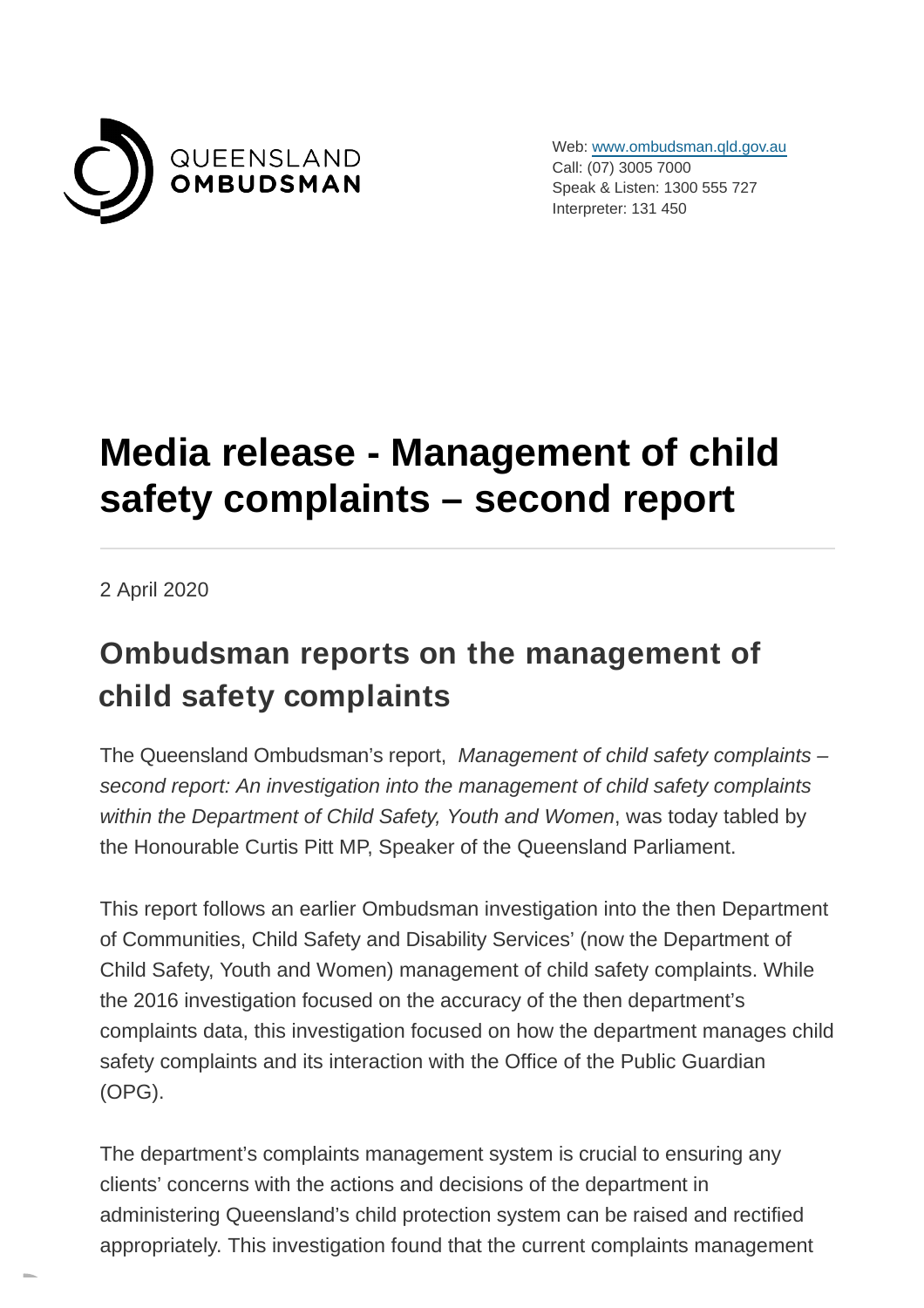system is not an effective mechanism to rectify poor decision-making or improve business practices.

The investigation identified concerns about the accessibility of the department's complaints management system. The department's attempts to locally resolve clients' concerns, before classifying them as a complaint, often resulted in a drawn-out cycle of interactions with agency officers without effective resolution.

Further, the department miscategorised many complaints as 'case issues' rather than complaints. This often resulted in a frustrating cycle of interactions for the department's clients before their concerns were responded to as a complaint.

"As a result of the failures in its complaints handling, the department is almost certainly under-reporting its child safety complaints and is potentially wasting resources through duplication of effort," said Mr Clarke.

Even when a client's concerns were handled as a complaint, the department's complaints handling process was unnecessarily complex and confusing. This resulted in frustration, delay, and a lack of clarity about the outcome of the complaint.

Decision-making in the management of complaints was a key concern identified in the investigation. A lack of clarity about how a decision should be made and who should be the decision-maker has resulted in poor outcomes for complainants.

The department has also failed to maintain a meaningful reporting framework to identify systemic issues in complaints management and child safety administrative decisions generally. This undermines a key benefit of effective complaints management, to identify improvements to current practices and uncover problematic patterns in administrative decisions.

The OPG refers child safety related complaints received by its Community Visitors to the department. The 2016 investigation identified a need for better coordination between the OPG and the department. While both agencies have taken steps towards better coordination, further steps are required.

The availability of accessible, fair and efficient complaints handling is critical to the proper operation of the child safety system in Queensland. The department's current complaints management system is not meeting that need. This report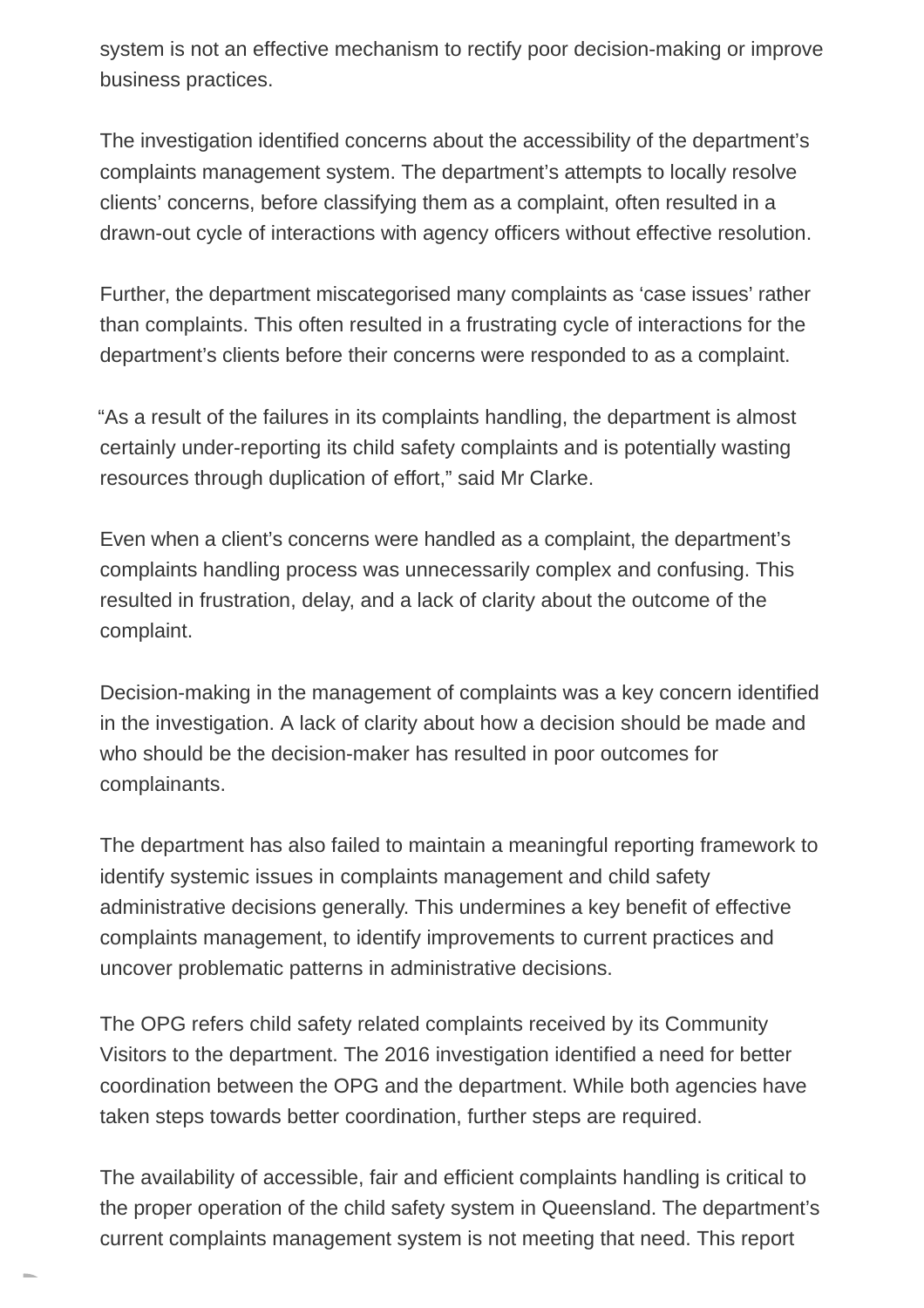makes recommendations aimed at assisting the department to implement best practice across all facets of complaints management.

### **About the Ombudsman**

The Queensland Ombudsman is an independent officer of the Parliament.

The Ombudsman ensures public agencies make fair and balanced decisions for Queenslanders by investigating complaints and conducting own-initiative investigations that tackle broader, systemic concerns.

The Ombudsman can investigate complaints about state government departments, local councils and publicly-funded universities.

The Ombudsman can make recommendations to rectify unfair or unjust decisions and improve administrative practice.

# **The report**

[View the full report:](https://www.ombudsman.qld.gov.au/improve-public-administration/investigative-reports-and-casebooks/investigative-reports/management-of-child-safety-complaints-second-report-2020/management-of-child-safety-complaints-second-report) Management of child safety complaints – second report: An investigation into the management of child safety complaints within the Department of Child Safety, Youth and Women.

## **Key facts**

- The Queensland Ombudsman's report, Management of child safety complaints – second report: An investigation into the management of child safety complaints within the Department of Child Safety, Youth and Women, was tabled on 2 April by the Honourable Curtis Pitt MP, Speaker of the Queensland Parliament.
- The current complaints management system is not an effective mechanism to rectify poor decision making or improve business practices. It is unnecessarily complex and confusing, resulting in frustration and delay:
	- o the department's attempts to locally resolve client concerns, before classifying them as a complaint, often resulted in a drawn-out cycle of interactions without reaching a resolution
	- there was miscategorisation of many complaints as 'case issues' rather than complaints
	- even when a client's concerns were categorised as a complaint, the department's process was unnecessarily complex and frustrating
	- o there was a lack of clarity about how decisions about complaints should be made and who should be the decision-maker which has resulted in poor outcomes for complainants